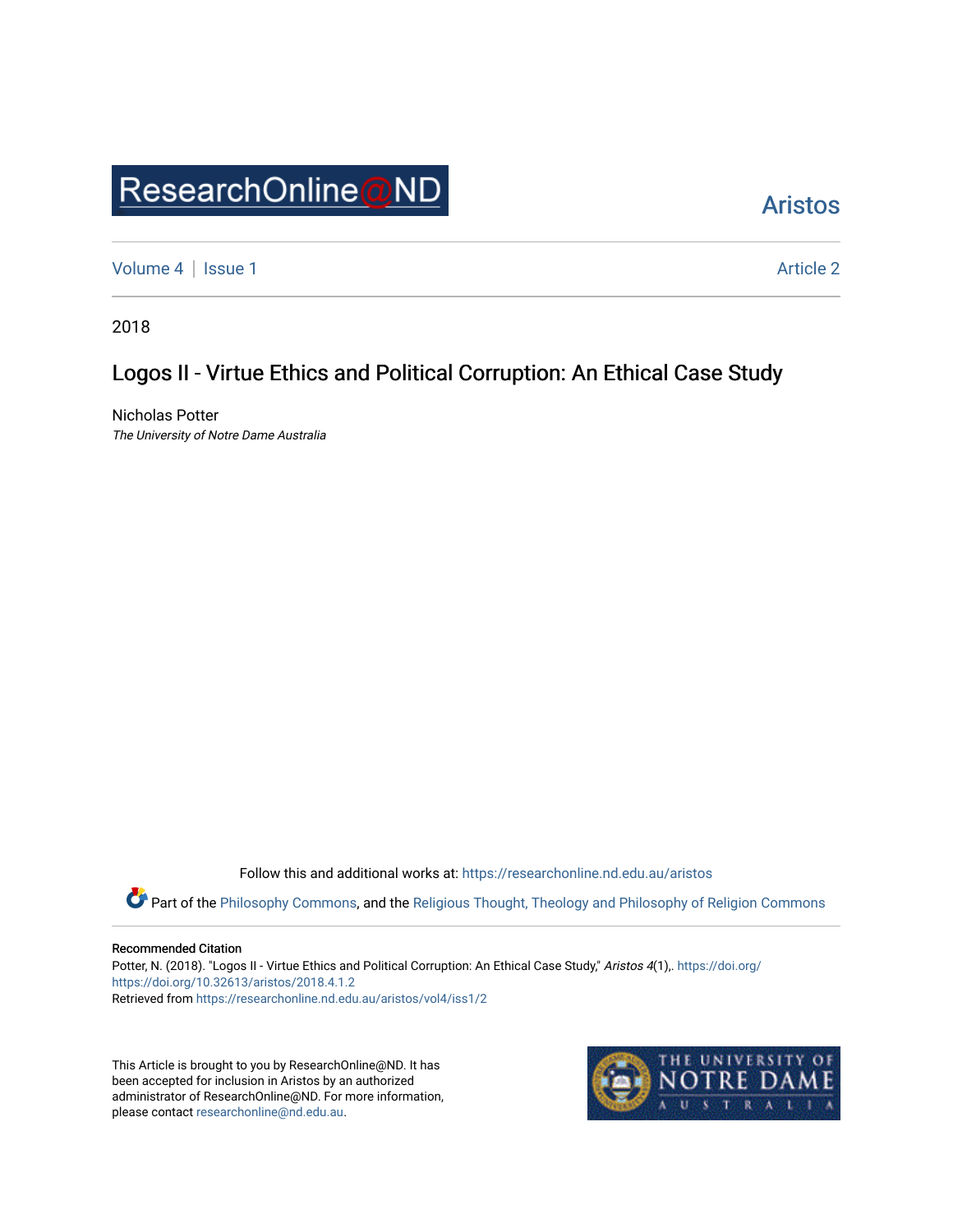## **VIRTUE ETHICS AND POLITICAL CORRUPTION Logos II – An Ethical Case Study Nicholas Potter**

#### **Selected Case Study:**

*"You work for the public service. In the course of your ordinary work, you receive an email that was not meant to be sent to you. It seems suspicious. When you read down through the history, it seems to suggest a politician is accepting bribes to give a certain business special preference when deciding to whom government contracts will be awarded. That is serious corruption! You mention it to your supervisor, but she tells you not to mention it to anybody. She says you could be fired for sharing an email that was not intended for you and that the politician could make your life hell. But you know he is doing the wrong thing – and you have a friend who is a journalist. You could leak the emails to her and she would make sure the public knew what was happening. What do you do?"*

The work of the virtue ethicist in a point in history that seems locked in a state of moral conflict is, at the very least, a curious mission. Without attacking the theory, it seems that the legitimacy of virtue may conflict with the dominant material pressures of the contemporary age. Can 21<sup>st</sup> century humans find validity in the idea of employing abstractions of 'goodness' to guide our ethical sensibilities? This case study seeks to examine the applicability of virtue ethics in a world that appears so deeply entrenched in the discourse of political corruption and an increasing scepticism towards government. First, the principles of virtue ethics are explored, and a process for moral-decision making is extrapolated. The scenario presented as the basis for this case study is then analysed and a decision is reached through the decision-making process. The approach is scrutinised according to the literature of Louden, Tassone, Macintyre, and Cunningham, and finally concluded with a personal reflection on the validity of the theory in the  $21<sup>st</sup>$  century.

Virtue ethics can be described as an approach that emphasises the pursuit of a fulfilling life, guided by an adherence to virtue and practical wisdom. It seeks 'eudaimonia', the sociallyunifying concept of ultimate fulfilment: the realisation of self-interest, so long as no one person's happiness comes at the expense of another.<sup>1</sup> 'Virtues' are character traits deeply

<sup>1</sup> W. J. Cunningham, "Virtue Ethics", in *An Introduction to Philosophy and Theology within Catholic Liberal Education*, ed. Angus Brook (Sydney: McGraw-Hill Education, 2015), 129.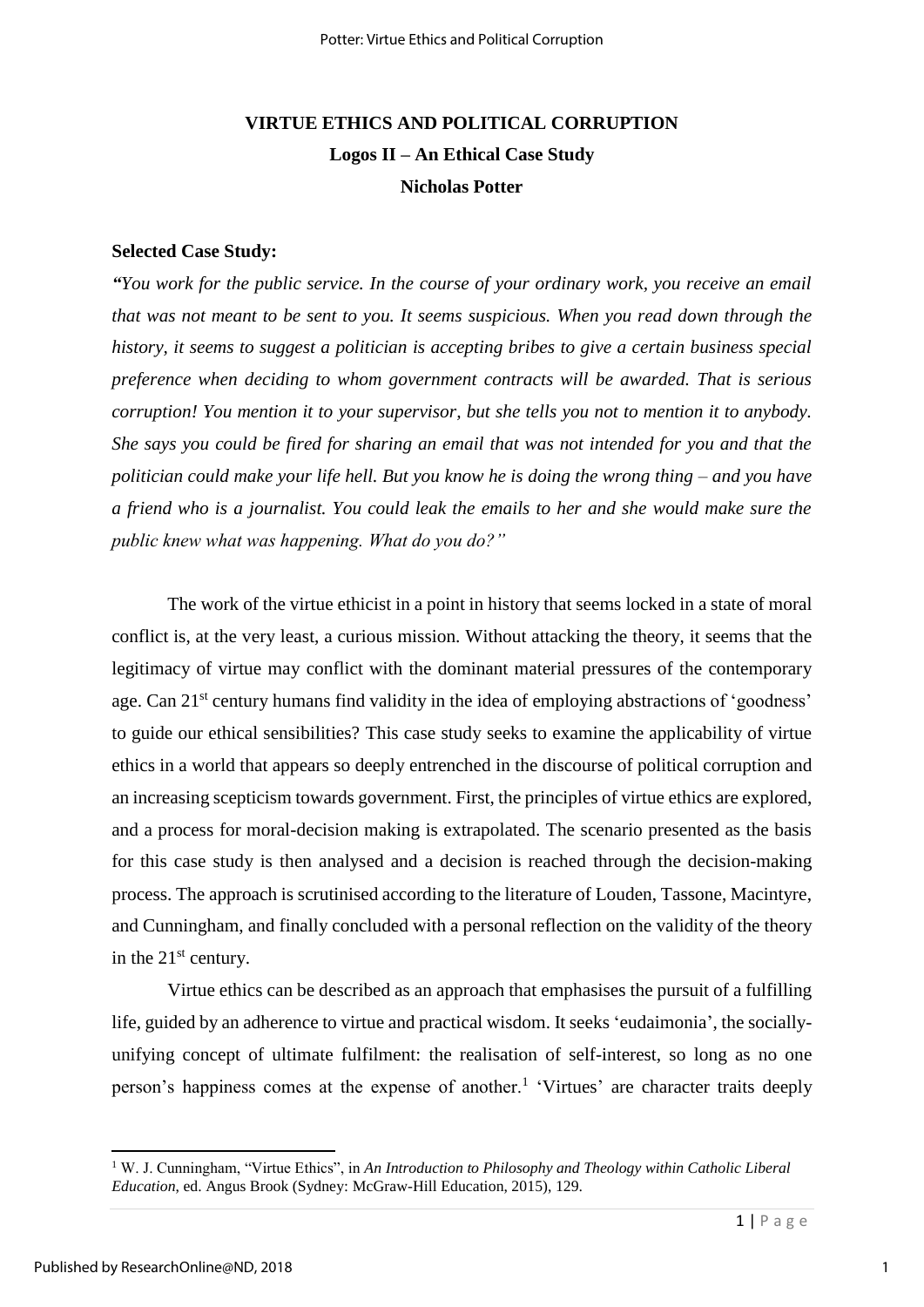engrained within the one who possesses them, which direct he or she to not only live their life to a degree of excellence, but project their values through their actions.<sup>2</sup> A virtue is it also a quality that spans a person's whole life, and theoretically allows them to pursue a good life despite the vices of modern living.<sup>3</sup> This is not to imply, however, that the individual alone retains the only level of responsibility for the good life: the onus also rests upon the 'polis'. For virtue ethicists, independent political structures must be equipped to provide all its citizens with the unification needed for the achievement of eudaimonia, and as such, a concern for virtue and the public good should underpin all government does.<sup>4</sup>

Virtue ethics is concerned with imagining the human experience as a "narrative", in which the human person has an infinite number of possibilities to shape his or her "narrative" at any given point in life. To act ethically, we envisage the most morally-fulfilled version of our life – and from there, work to decide what virtues must be followed to achieve that goal. Simultaneously, we must be careful that fulfilment of our narrative is not achieved by infringing upon someone else's; it is unreasonable to assume that fulfilment can only come through conflict or subjugation, and to do so conflicts with the unifying project of eudaimonia.<sup>5</sup> This is the basis for making decisions within the framework of virtue ethics: the decision-maker asks, "which action will best help me reach moral fulfilment, without encroaching on anyone's dignity?" To answer this, one must be able to identify what constitutes virtuous behaviour. The Western philosophical tradition offers a few examples. Aristotle divided the moral experience into various spheres of influence, each of which have an associated virtue, practised and applied to maintain our fulfilment in that area. Our fears of being "damaged" require courage to overcome; to live with others and have meaningful discourse requires honesty and truthfulness; and we need to have "greatness in soul" to act in a way that reflects our worth.<sup>6</sup> A contemporary ethicist, however, may extend ethical understanding to other levels of consideration, such as Hursthouse, who links between an individual's ethical decisions and his or her society by identifying virtue as action that ultimately supports the following endpoints of human civilisation: "(1) its individual survival, (2) the continuance of its species, (3) its characteristic

 $\overline{a}$ 

<sup>2</sup> Rosalind Hursthouse and Glen Pettigrove, "Virtue Ethics", in *The Stanford Encyclopedia of Philosophy*  (Winter 2016), ed. Edward N. Zalta.<https://plato.stanford.edu/entries/ethics-virtue/>

<sup>3</sup> Cunningham, "Virtue Ethics", 131-132.

<sup>4</sup> Thomas D. Lynch and Cynthia E. Lynch, "Virtue Ethics: A Policy Recommendation", *Public Administration* 

*Quarterly* 25, no. 4 (2002): 492-495. 5 Gerard Hughes, *Routledge Philosophy Guidebook to Aristotle on Ethics* (London: Routledge, 2003), 175-176. <sup>6</sup> Martha C. Nussbaum, "Non-Relative Virtues: An Aristotelian Approach", *Midwest Studies in Philosophy* 13, no. 1 (1988): 35-38.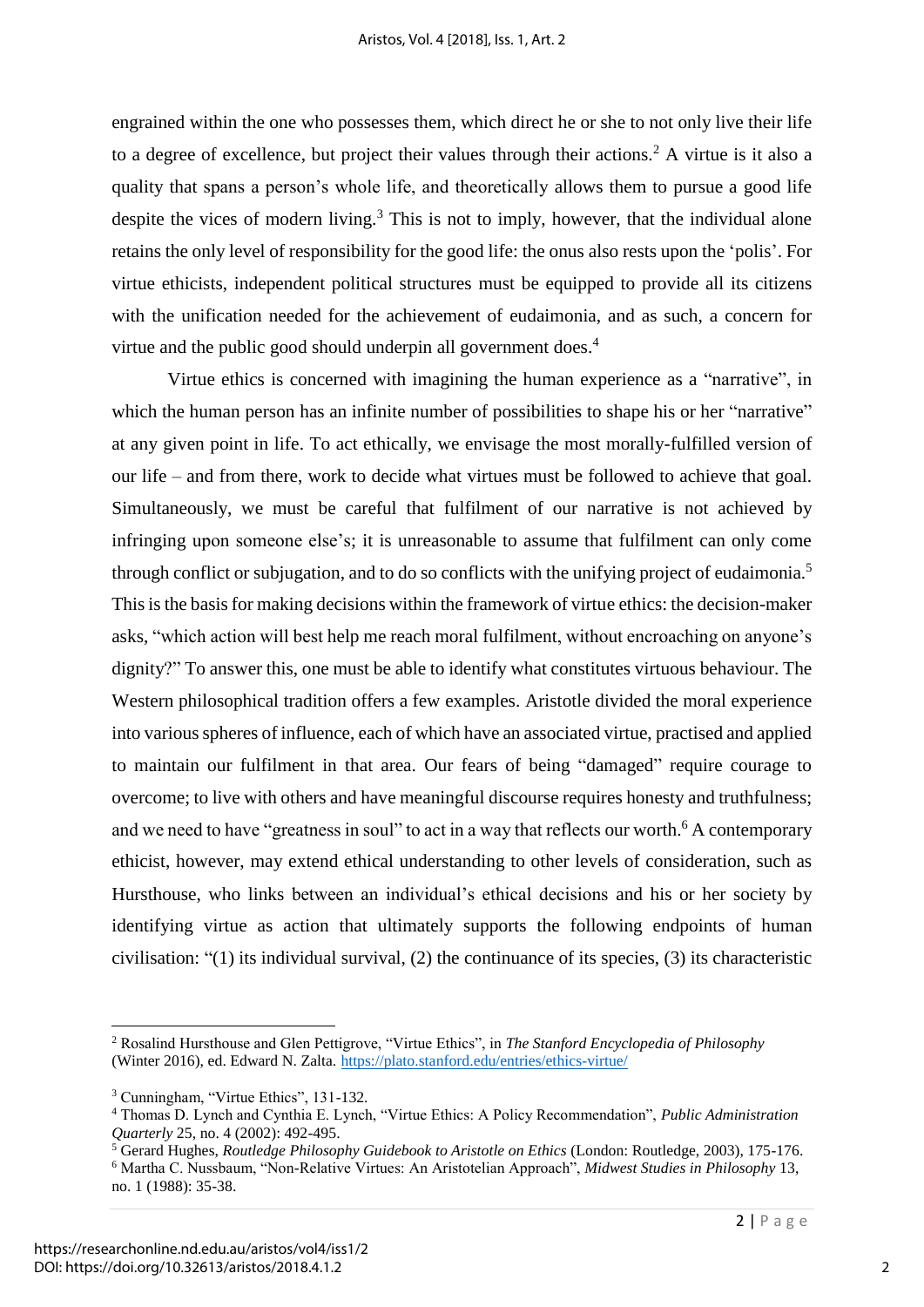freedom from pain [...] and (4) the good functioning of its social group..."<sup>7</sup> Both serve a similar social function: achieving the co-existence of the "excellent" human species.

 Cunningham suggests that although virtue ethics does not necessarily provide one concrete structure for moral decision-making, some situations allow for the direct application of virtue to solve a problem. In these circumstances, the simplest course of action is to discover what virtues are present to be capitalised upon and act with respect to them, while also acknowledging the vices and moving away from them. For a more holistic consideration, we would be wise to reflect on our personal narrative. Even if one course of action seems easier or more advantageous to ourselves in the short-term, it is no way to live in the long-term if it compromises our virtue.<sup>8</sup> To put it in the most basic of terms, decision-making with virtue ethics necessitates that we must always subscribe to the virtues in order to act in ways that display good living. Morality is a life-long project; we cannot have virtue only sometimes.<sup>9</sup>

Our approach to our chosen scenario will be two-pronged, according to two of the virtues (and their opposite – the vices) relevant to this situation. The first is honesty, or truthfulness in words  $\&$  deeds. It is obvious to us that the politician's action here is wrong – our initial response is that taking bribes to give a business preference in policy matters is serious corruption, which we assume to be a moral evil. The vice displayed here is one of deceit and dishonesty; when the politician takes the bribe in secrecy, he hides his true nature from his constituents, and throws away any commitment to transparency. Average citizens may not be directly affected, but if the nature of the state in virtue ethics is to provide people with what is needed for eudaimonia, then public administrators at all levels have an obligation to establish an ethical standard that promotes an honest and compassionate approach to governance<sup>10</sup>. Democracy is undermined when an opportunistic agent violates this ethic, and so the political system cannot secure the good life for its citizens. We are presented with the ability here to do the opposite, defending virtue and protecting the good life by exposing corruption. By doing so, we present honesty and a commitment to truth, virtuous behaviour that allows us to live better among people; additionally, we undermine the dishonest individual's attempts to secure a comfortable yet morally bankrupt lifestyle at the expense of others.

The other virtue to consider is courage. The politician could make our life hell: given his resources and social status, it would be unwise to assume he is bluffing. Our supervisor

<sup>7</sup> Rosalind Hursthouse, *On Virtue Ethics* (Oxford: Oxford University Press, 1999), 250.

<sup>8</sup> Cunningham, "Virtue Ethics", 132-133.

<sup>&</sup>lt;sup>9</sup> Ibid., 133.

<sup>&</sup>lt;sup>10</sup> Lynch & Lynch, "A Policy Recommendation", 465-466.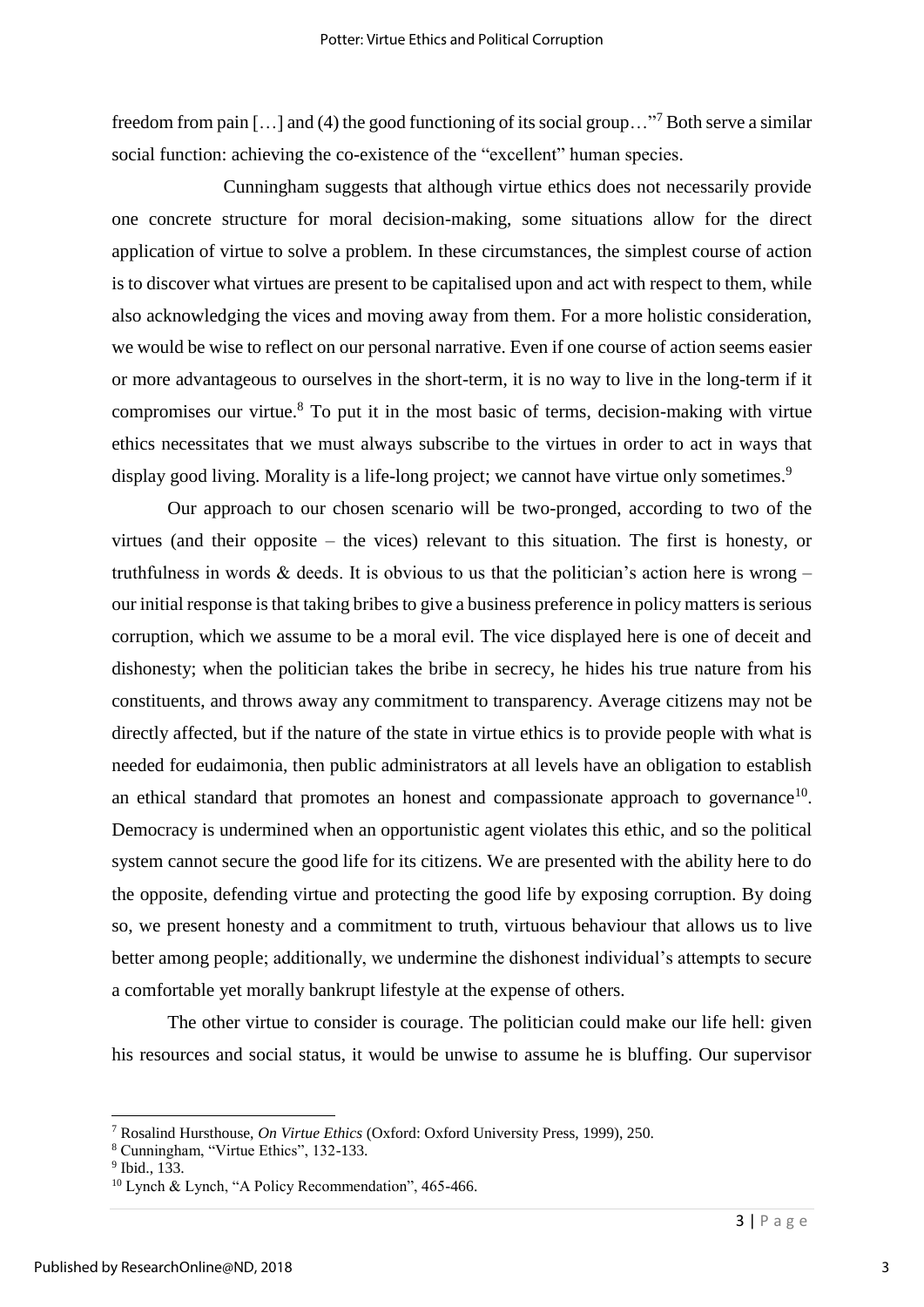warns us against doing the honest thing in this situation, not because she stands to gain anything, but because she is afraid of the impact on both of your livelihoods – her vice is cowardice, a fear to do what is right because of the potential for harm. But thus is the nature of courage: it is a trade-off between comfort and achievement that requires we be willing to lose our security in exchange for preventing a more significant loss.<sup>11</sup> By overcoming our fear of harm in this situation, we excel beyond the vice of cowardice, and better equip ourselves to make sacrifices for the whole of our lives. In other words, by practising courage, we gain the 'backbone' needed to ensure our safety in the long-term.

Therefore, if we follow virtue ethics, we would leak the e-mails. If not, two things would follow. One, we would become dishonest in our words and deeds, because we are knowingly concealing information regarding an injustice, and colluding with dishonest individuals to that end. Two, it would display cowardice, because we are unwilling to act in an honest manner due to fear of reprisal. Neither of these can do: our disposition must be comprised of behaviours that can last our life. If we falter by not acting honestly and courageously, it sets a precedent of vice, and thus we cannot pursue the good life.

Virtue ethics is one of the oldest normative ethical theories of the Western tradition, and has been championed by many since antiquity. However, the concerns of modernity have drawn into question some of its assumptions about the nature of morality. Louden argues that because virtue ethics is concerned with the characteristics of the "agent", not the morality of the action itself, "discrete acts" are de-emphasised in favour of prescriptive abstractions. He maintains that virtue ethics fails to account for cases in which one's morals are forced into change or distortion due to circumstances outside their control,  $^{12}$  and moreover, dismisses the concept of a modern society that can identify consistent ideals of virtue as impractical utopianism.<sup>13</sup> Tassone identifies a dilemma in his analysis of virtue ethics by way of Eagleton: virtue ethics cannot be utilised for both moral reflection and moral action as long as the agent's society is "wrong". If freedom and knowledge is suppressed by the political structure in a society, then one can neither act upon their reflections, nor can they eschew reflection without being subject to "moral reversal".<sup>14</sup> On the strengths of virtue ethics, however, MacIntyre posits that virtue is born from the needs of a community in a time and place; for him, virtue is the

<sup>11</sup> Andrei G. Zavaliy & Michael Aristidou, "Courage: A Modern Look at an Ancient Virtue", *Journal of Military Ethics* 13, no. 1 (2014): 183.

<sup>12</sup> Robert B. Louden, "On Some Vices of Virtue Ethics", *American Philosophical Quarterly* 21, no. 3 (1984): 229-232.

<sup>13</sup> Ibid., 234-235.

<sup>14</sup> Giuseppe Tassone, "Antinomies of transcritique and virtue ethics: An Adornian critique", *Philosophy & Social Criticism* 34, no. 6 (2003): 677-678.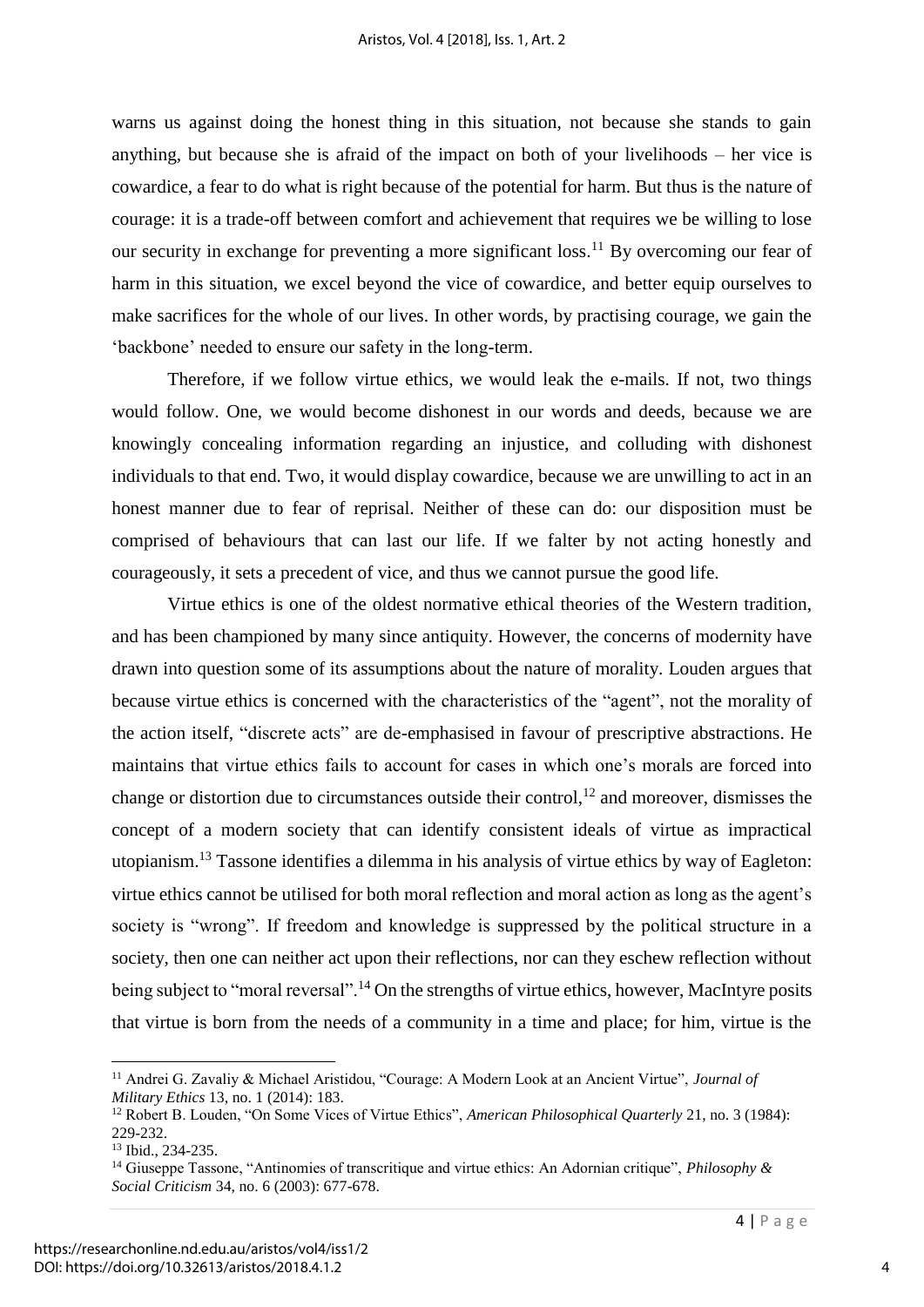channelling of "practical reason" into what can be decided as the right thing to do in a given space.<sup>15</sup> Likewise, Cunningham views life as intuitively harmonious, and thus virtue contains the ability to transcend the "wrongness" of a social situation: what truly matters is that we retain our moral compass in spite of our circumstances, so no matter what, our actions express virtue<sup>16</sup>.

I strongly agree with the conclusions drawn from this case study. It is not only right to leak the e-mails, but a moral imperative to expose a corrupted government. This is because, as virtue ethics points out, any independent political structure must have the capacity to secure the well-being of its citizens without discrimination. By placing a level of moral obligation on the citizen to act virtuously, the citizen is mobilised to progress themselves and their society according to the characteristics they embody when their governance does not represent them – virtue ethics is, in this sense, quite beneficial for moral action. However, I share the concerns of Louden and Tassone. I feel that virtue ethics lacks a distinctly pragmatic dimension – it is too concerned with abstractions, and while MacIntyre is correct in suggesting that virtue is born from what our society needs for its fulfilment, it continually feels impossible to know what can be done to discover our values in a society so currently atomized politically and socially, let alone find the right way to act with respect to them. To use the example of Black Lives Matter activists, we see a maligned social group asserting its humanity and dignity that is routinely shut down by varying axes of power in society. When the self-determination of a people and the will of the power structure conflict in this way, who determines what the virtues are? Whose moral experience will be seen as more valid in the procession of history? Therefore, although I align myself with the conclusion of this case study and the principles of virtue ethics, I find that its structure for decision-making would generally not be useful for me in my personal or professional life. I attribute this to the nature of the modern-day society, which has produced an experience of morality that is ultimately difficult to navigate.

<sup>15</sup> Alasdair MacIntyre, *After Virtue* (Notre Dame: Notre Dame University Press, 2007): 162.

<sup>16</sup> Cunningham, "Virtue Ethics", 133-134.